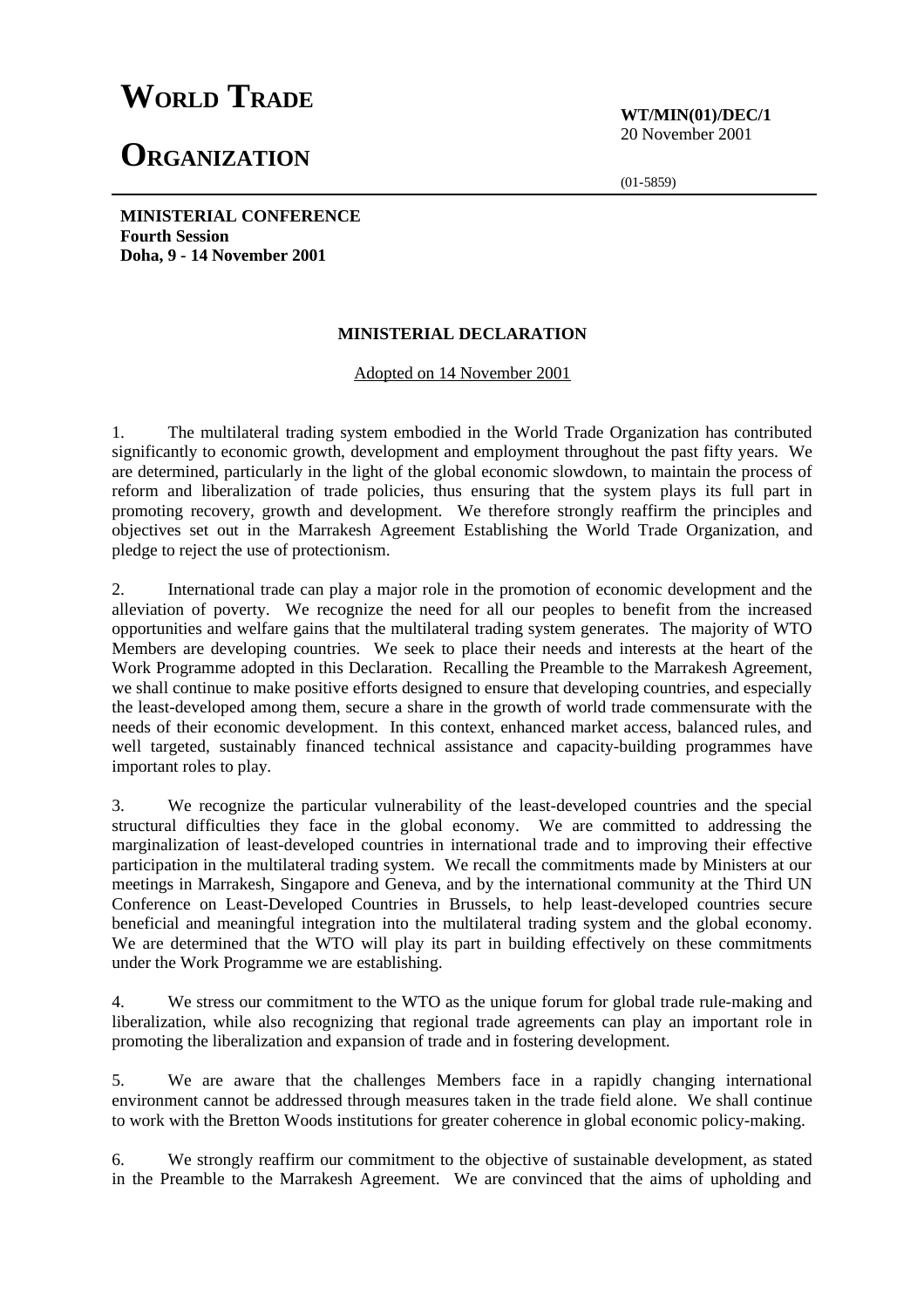safeguarding an open and non-discriminatory multilateral trading system, and acting for the protection of the environment and the promotion of sustainable development can and must be mutually supportive. We take note of the efforts by Members to conduct national environmental assessments of trade policies on a voluntary basis. We recognize that under WTO rules no country should be prevented from taking measures for the protection of human, animal or plant life or health, or of the environment at the levels it considers appropriate, subject to the requirement that they are not applied in a manner which would constitute a means of arbitrary or unjustifiable discrimination between countries where the same conditions prevail, or a disguised restriction on international trade, and are otherwise in accordance with the provisions of the WTO Agreements. We welcome the WTO´s continued cooperation with UNEP and other inter-governmental environmental organizations. We encourage efforts to promote cooperation between the WTO and relevant international environmental and developmental organizations, especially in the lead-up to the World Summit on Sustainable Development to be held in Johannesburg, South Africa, in September 2002.

7. We reaffirm the right of Members under the General Agreement on Trade in Services to regulate, and to introduce new regulations on, the supply of services.

8. We reaffirm our declaration made at the Singapore Ministerial Conference regarding internationally recognized core labour standards. We take note of work under way in the International Labour Organization (ILO) on the social dimension of globalization.

9. We note with particular satisfaction that this Conference has completed the WTO accession procedures for China and Chinese Taipei. We also welcome the accession as new Members, since our last Session, of Albania, Croatia, Georgia, Jordan, Lithuania, Moldova and Oman, and note the extensive market-access commitments already made by these countries on accession. These accessions will greatly strengthen the multilateral trading system, as will those of the 28 countries now negotiating their accession. We therefore attach great importance to concluding accession proceedings as quickly as possible. In particular, we are committed to accelerating the accession of least-developed countries.

10. Recognizing the challenges posed by an expanding WTO membership, we confirm our collective responsibility to ensure internal transparency and the effective participation of all Members. While emphasizing the intergovernmental character of the organization, we are committed to making the WTO's operations more transparent, including through more effective and prompt dissemination of information, and to improve dialogue with the public. We shall therefore at the national and multilateral levels continue to promote a better public understanding of the WTO and to communicate the benefits of a liberal, rules-based multilateral trading system.

11. In view of these considerations, we hereby agree to undertake the broad and balanced Work Programme set out below. This incorporates both an expanded negotiating agenda and other important decisions and activities necessary to address the challenges facing the multilateral trading system.

# **WORK PROGRAMME**

IMPLEMENTATION-RELATED ISSUES AND CONCERNS

12. We attach the utmost importance to the implementation-related issues and concerns raised by Members and are determined to find appropriate solutions to them. In this connection, and having regard to the General Council Decisions of 3 May and 15 December 2000, we further adopt the Decision on Implementation-Related Issues and Concerns in document WT/MIN(01)/17 to address a number of implementation problems faced by Members. We agree that negotiations on outstanding implementation issues shall be an integral part of the Work Programme we are establishing, and that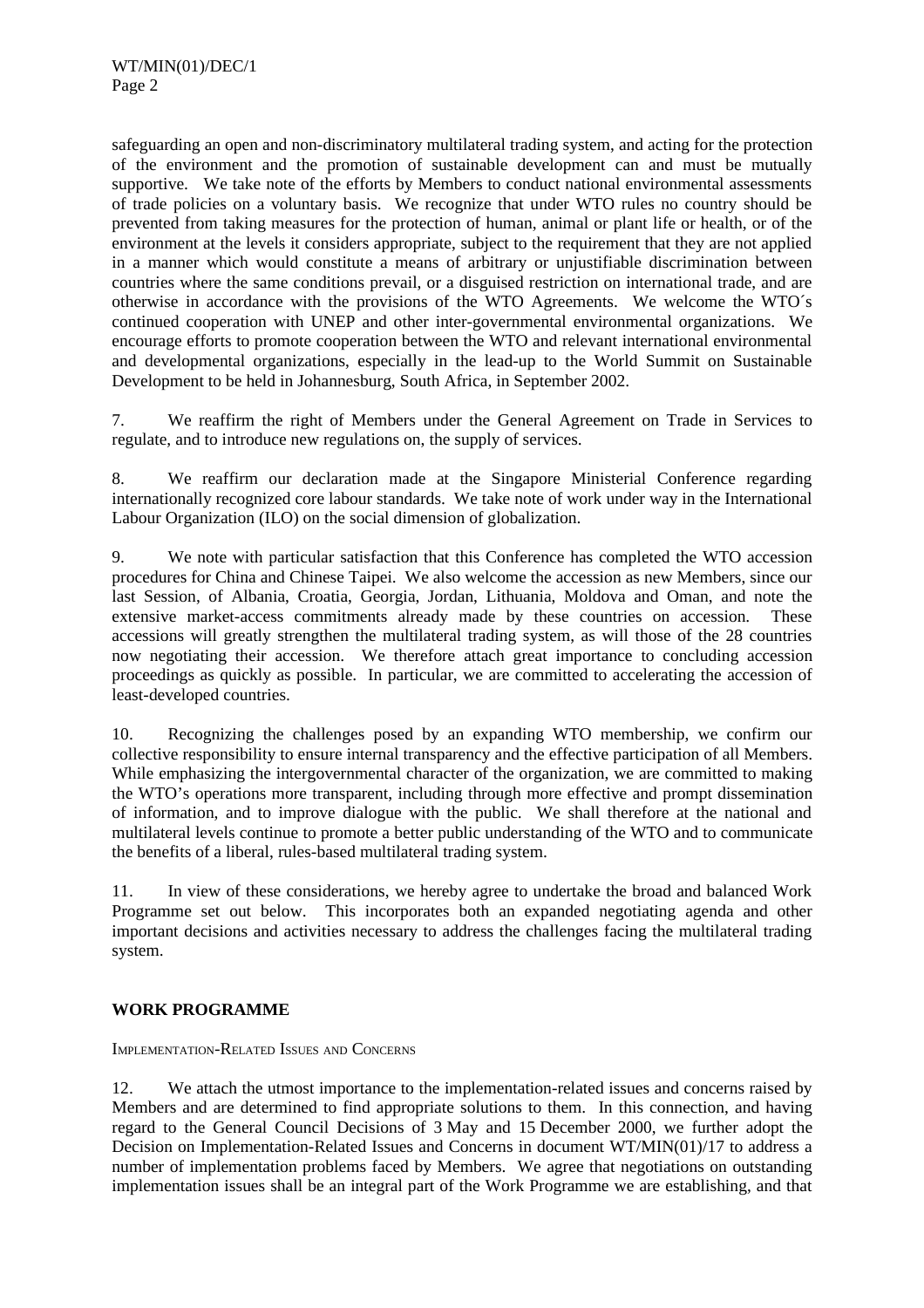agreements reached at an early stage in these negotiations shall be treated in accordance with the provisions of paragraph 47 below. In this regard, we shall proceed as follows: (a) where we provide a specific negotiating mandate in this Declaration, the relevant implementation issues shall be addressed under that mandate; (b) the other outstanding implementation issues shall be addressed as a matter of priority by the relevant WTO bodies, which shall report to the Trade Negotiations Committee, established under paragraph 46 below, by the end of 2002 for appropriate action.

### **AGRICULTURE**

13. We recognize the work already undertaken in the negotiations initiated in early 2000 under Article 20 of the Agreement on Agriculture, including the large number of negotiating proposals submitted on behalf of a total of 121 Members. We recall the long-term objective referred to in the Agreement to establish a fair and market-oriented trading system through a programme of fundamental reform encompassing strengthened rules and specific commitments on support and protection in order to correct and prevent restrictions and distortions in world agricultural markets. We reconfirm our commitment to this programme. Building on the work carried out to date and without prejudging the outcome of the negotiations we commit ourselves to comprehensive negotiations aimed at: substantial improvements in market access; reductions of, with a view to phasing out, all forms of export subsidies; and substantial reductions in trade-distorting domestic support. We agree that special and differential treatment for developing countries shall be an integral part of all elements of the negotiations and shall be embodied in the Schedules of concessions and commitments and as appropriate in the rules and disciplines to be negotiated, so as to be operationally effective and to enable developing countries to effectively take account of their development needs, including food security and rural development. We take note of the non-trade concerns reflected in the negotiating proposals submitted by Members and confirm that non-trade concerns will be taken into account in the negotiations as provided for in the Agreement on Agriculture.

14. Modalities for the further commitments, including provisions for special and differential treatment, shall be established no later than 31 March 2003. Participants shall submit their comprehensive draft Schedules based on these modalities no later than the date of the Fifth Session of the Ministerial Conference. The negotiations, including with respect to rules and disciplines and related legal texts, shall be concluded as part and at the date of conclusion of the negotiating agenda as a whole.

#### **SERVICES**

15. The negotiations on trade in services shall be conducted with a view to promoting the economic growth of all trading partners and the development of developing and least-developed countries. We recognize the work already undertaken in the negotiations, initiated in January 2000 under Article XIX of the General Agreement on Trade in Services, and the large number of proposals submitted by Members on a wide range of sectors and several horizontal issues, as well as on movement of natural persons. We reaffirm the Guidelines and Procedures for the Negotiations adopted by the Council for Trade in Services on 28 March 2001 as the basis for continuing the negotiations, with a view to achieving the objectives of the General Agreement on Trade in Services, as stipulated in the Preamble, Article IV and Article XIX of that Agreement. Participants shall submit initial requests for specific commitments by 30 June 2002 and initial offers by 31 March 2003.

#### MARKET ACCESS FOR NON-AGRICULTURAL PRODUCTS

16. We agree to negotiations which shall aim, by modalities to be agreed, to reduce or as appropriate eliminate tariffs, including the reduction or elimination of tariff peaks, high tariffs, and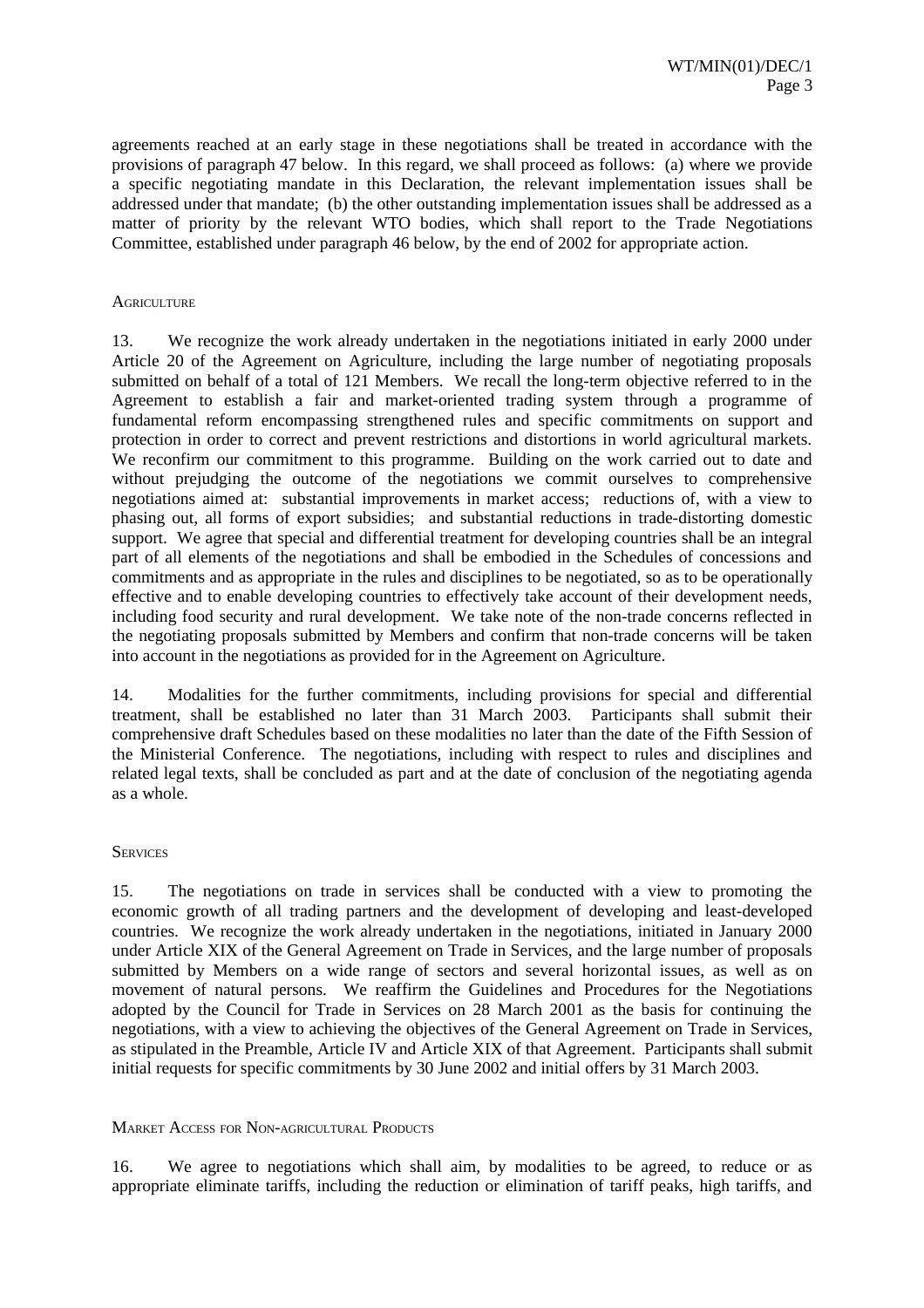tariff escalation, as well as non-tariff barriers, in particular on products of export interest to developing countries. Product coverage shall be comprehensive and without *a priori* exclusions. The negotiations shall take fully into account the special needs and interests of developing and leastdeveloped country participants, including through less than full reciprocity in reduction commitments, in accordance with the relevant provisions of Article XXVIII *bis* of GATT 1994 and the provisions cited in paragraph 50 below. To this end, the modalities to be agreed will include appropriate studies and capacity-building measures to assist least-developed countries to participate effectively in the negotiations.

# TRADE-RELATED ASPECTS OF INTELLECTUAL PROPERTY RIGHTS

17. We stress the importance we attach to implementation and interpretation of the Agreement on Trade-Related Aspects of Intellectual Property Rights (TRIPS Agreement) in a manner supportive of public health, by promoting both access to existing medicines and research and development into new medicines and, in this connection, are adopting a separate Declaration.

18. With a view to completing the work started in the Council for Trade-Related Aspects of Intellectual Property Rights (Council for TRIPS) on the implementation of Article 23.4, we agree to negotiate the establishment of a multilateral system of notification and registration of geographical indications for wines and spirits by the Fifth Session of the Ministerial Conference. We note that issues related to the extension of the protection of geographical indications provided for in Article 23 to products other than wines and spirits will be addressed in the Council for TRIPS pursuant to paragraph 12 of this Declaration.

19. We instruct the Council for TRIPS, in pursuing its work programme including under the review of Article 27.3(b), the review of the implementation of the TRIPS Agreement under Article 71.1 and the work foreseen pursuant to paragraph 12 of this Declaration, to examine, *inter alia*, the relationship between the TRIPS Agreement and the Convention on Biological Diversity, the protection of traditional knowledge and folklore, and other relevant new developments raised by Members pursuant to Article 71.1. In undertaking this work, the TRIPS Council shall be guided by the objectives and principles set out in Articles 7 and 8 of the TRIPS Agreement and shall take fully into account the development dimension.

RELATIONSHIP BETWEEN TRADE AND INVESTMENT

20. Recognizing the case for a multilateral framework to secure transparent, stable and predictable conditions for long-term cross-border investment, particularly foreign direct investment, that will contribute to the expansion of trade, and the need for enhanced technical assistance and capacity-building in this area as referred to in paragraph 21, we agree that negotiations will take place after the Fifth Session of the Ministerial Conference on the basis of a decision to be taken, by explicit consensus, at that Session on modalities of negotiations.

21. We recognize the needs of developing and least-developed countries for enhanced support for technical assistance and capacity building in this area, including policy analysis and development so that they may better evaluate the implications of closer multilateral cooperation for their development policies and objectives, and human and institutional development. To this end, we shall work in cooperation with other relevant intergovernmental organisations, including UNCTAD, and through appropriate regional and bilateral channels, to provide strengthened and adequately resourced assistance to respond to these needs.

22. In the period until the Fifth Session, further work in the Working Group on the Relationship Between Trade and Investment will focus on the clarification of: scope and definition; transparency;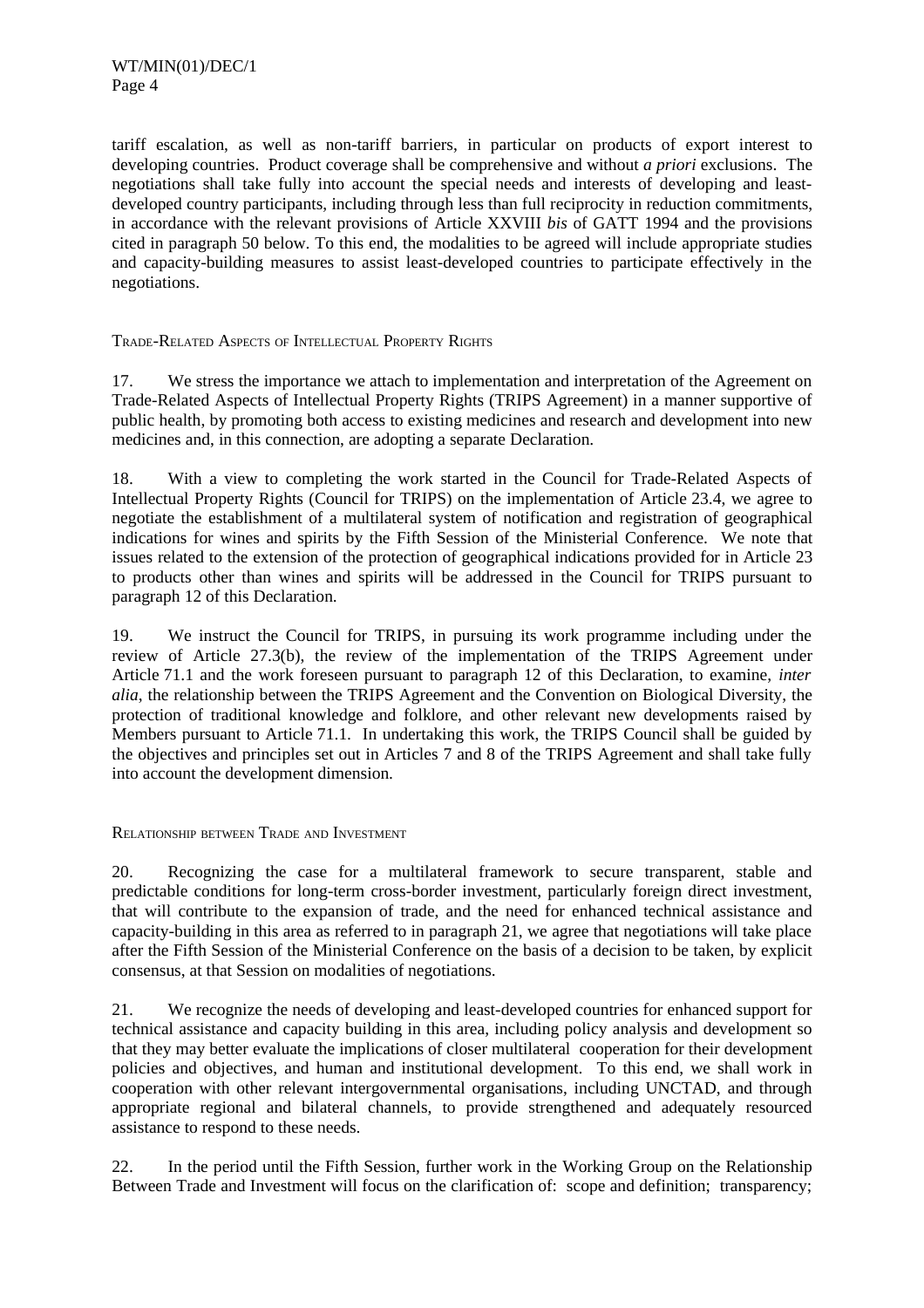non-discrimination; modalities for pre-establishment commitments based on a GATS-type, positive list approach; development provisions; exceptions and balance-of-payments safeguards; consultation and the settlement of disputes between Members. Any framework should reflect in a balanced manner the interests of home and host countries, and take due account of the development policies and objectives of host governments as well as their right to regulate in the public interest. The special development, trade and financial needs of developing and least-developed countries should be taken into account as an integral part of any framework, which should enable Members to undertake obligations and commitments commensurate with their individual needs and circumstances. Due regard should be paid to other relevant WTO provisions. Account should be taken, as appropriate, of existing bilateral and regional arrangements on investment.

### INTERACTION BETWEEN TRADE AND COMPETITION POLICY

23. Recognizing the case for a multilateral framework to enhance the contribution of competition policy to international trade and development, and the need for enhanced technical assistance and capacity-building in this area as referred to in paragraph 24, we agree that negotiations will take place after the Fifth Session of the Ministerial Conference on the basis of a decision to be taken, by explicit consensus, at that Session on modalities of negotiations.

24. We recognize the needs of developing and least-developed countries for enhanced support for technical assistance and capacity building in this area, including policy analysis and development so that they may better evaluate the implications of closer multilateral cooperation for their development policies and objectives, and human and institutional development. To this end, we shall work in cooperation with other relevant intergovernmental organisations, including UNCTAD, and through appropriate regional and bilateral channels, to provide strengthened and adequately resourced assistance to respond to these needs.

25. In the period until the Fifth Session, further work in the Working Group on the Interaction between Trade and Competition Policy will focus on the clarification of: core principles, including transparency, non-discrimination and procedural fairness, and provisions on hardcore cartels; modalities for voluntary cooperation; and support for progressive reinforcement of competition institutions in developing countries through capacity building. Full account shall be taken of the needs of developing and least-developed country participants and appropriate flexibility provided to address them.

## TRANSPARENCY IN GOVERNMENT PROCUREMENT

26. Recognizing the case for a multilateral agreement on transparency in government procurement and the need for enhanced technical assistance and capacity building in this area, we agree that negotiations will take place after the Fifth Session of the Ministerial Conference on the basis of a decision to be taken, by explicit consensus, at that Session on modalities of negotiations. These negotiations will build on the progress made in the Working Group on Transparency in Government Procurement by that time and take into account participants' development priorities, especially those of least-developed country participants. Negotiations shall be limited to the transparency aspects and therefore will not restrict the scope for countries to give preferences to domestic supplies and suppliers. We commit ourselves to ensuring adequate technical assistance and support for capacity building both during the negotiations and after their conclusion.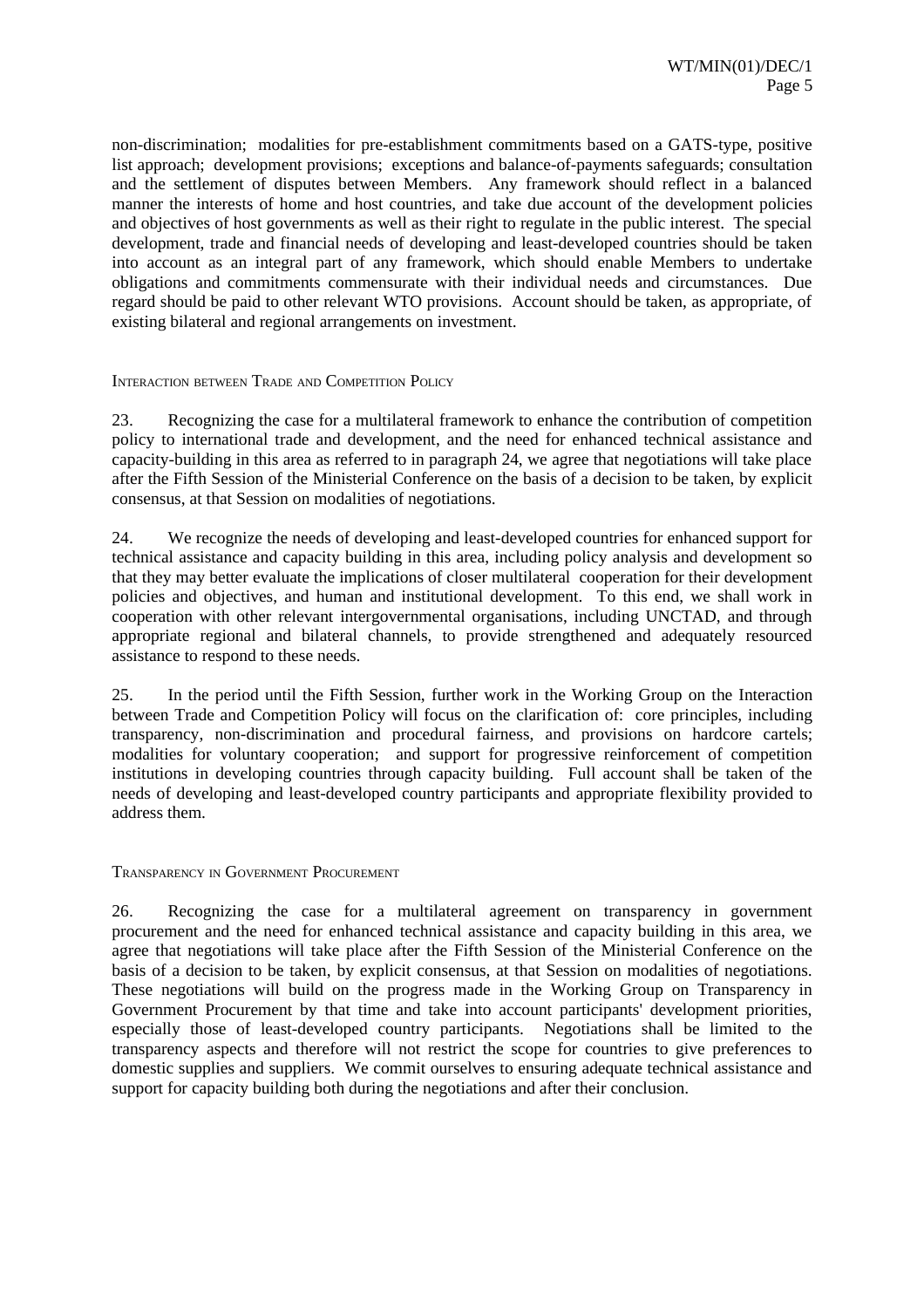## TRADE FACILITATION

27. Recognizing the case for further expediting the movement, release and clearance of goods, including goods in transit, and the need for enhanced technical assistance and capacity building in this area, we agree that negotiations will take place after the Fifth Session of the Ministerial Conference on the basis of a decision to be taken, by explicit consensus, at that Session on modalities of negotiations. In the period until the Fifth Session, the Council for Trade in Goods shall review and as appropriate, clarify and improve relevant aspects of Articles V, VIII and X of the GATT 1994 and identify the trade facilitation needs and priorities of Members, in particular developing and leastdeveloped countries. We commit ourselves to ensuring adequate technical assistance and support for capacity building in this area.

### WTO RULES

28. In the light of experience and of the increasing application of these instruments by Members, we agree to negotiations aimed at clarifying and improving disciplines under the Agreements on Implementation of Article VI of the GATT 1994 and on Subsidies and Countervailing Measures, while preserving the basic concepts, principles and effectiveness of these Agreements and their instruments and objectives, and taking into account the needs of developing and least-developed participants. In the initial phase of the negotiations, participants will indicate the provisions, including disciplines on trade distorting practices, that they seek to clarify and improve in the subsequent phase. In the context of these negotiations, participants shall also aim to clarify and improve WTO disciplines on fisheries subsidies, taking into account the importance of this sector to developing countries. We note that fisheries subsidies are also referred to in paragraph 31.

29. We also agree to negotiations aimed at clarifying and improving disciplines and procedures under the existing WTO provisions applying to regional trade agreements. The negotiations shall take into account the developmental aspects of regional trade agreements.

## DISPUTE SETTLEMENT UNDERSTANDING

30. We agree to negotiations on improvements and clarifications of the Dispute Settlement Understanding. The negotiations should be based on the work done thus far as well as any additional proposals by Members, and aim to agree on improvements and clarifications not later than May 2003, at which time we will take steps to ensure that the results enter into force as soon as possible thereafter.

## TRADE AND ENVIRONMENT

31. With a view to enhancing the mutual supportiveness of trade and environment, we agree to negotiations, without prejudging their outcome, on:

(i) the relationship between existing WTO rules and specific trade obligations set out in multilateral environmental agreements (MEAs). The negotiations shall be limited in scope to the applicability of such existing WTO rules as among parties to the MEA in question. The negotiations shall not prejudice the WTO rights of any Member that is not a party to the MEA in question;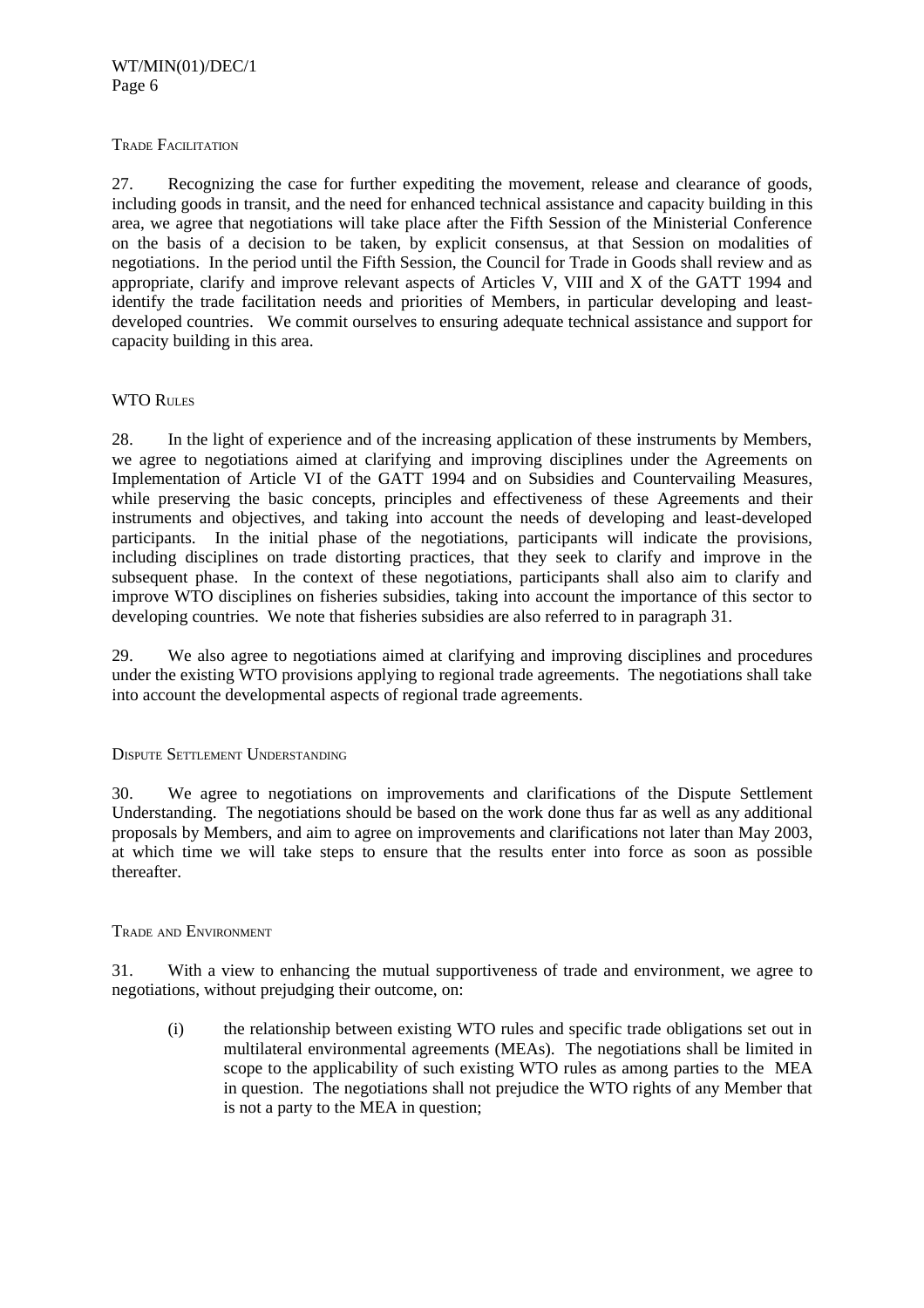- (ii) procedures for regular information exchange between MEA Secretariats and the relevant WTO committees, and the criteria for the granting of observer status;
- (iii) the reduction or, as appropriate, elimination of tariff and non-tariff barriers to environmental goods and services.

We note that fisheries subsidies form part of the negotiations provided for in paragraph 28.

32. We instruct the Committee on Trade and Environment, in pursuing work on all items on its agenda within its current terms of reference, to give particular attention to:

- (i) the effect of environmental measures on market access, especially in relation to developing countries, in particular the least-developed among them, and those situations in which the elimination or reduction of trade restrictions and distortions would benefit trade, the environment and development;
- (ii) the relevant provisions of the Agreement on Trade-Related Aspects of Intellectual Property Rights; and
- (iii) labelling requirements for environmental purposes.

Work on these issues should include the identification of any need to clarify relevant WTO rules. The Committee shall report to the Fifth Session of the Ministerial Conference, and make recommendations, where appropriate, with respect to future action, including the desirability of negotiations. The outcome of this work as well as the negotiations carried out under paragraph 31(i) and (ii) shall be compatible with the open and non-discriminatory nature of the multilateral trading system, shall not add to or diminish the rights and obligations of Members under existing WTO agreements, in particular the Agreement on the Application of Sanitary and Phytosanitary Measures, nor alter the balance of these rights and obligations, and will take into account the needs of developing and least-developed countries.

33. We recognize the importance of technical assistance and capacity building in the field of trade and environment to developing countries, in particular the least-developed among them. We also encourage that expertise and experience be shared with Members wishing to perform environmental reviews at the national level. A report shall be prepared on these activities for the Fifth Session.

## ELECTRONIC COMMERCE

34. We take note of the work which has been done in the General Council and other relevant bodies since the Ministerial Declaration of 20 May 1998 and agree to continue the Work Programme on Electronic Commerce. The work to date demonstrates that electronic commerce creates new challenges and opportunities for trade for Members at all stages of development, and we recognize the importance of creating and maintaining an environment which is favourable to the future development of electronic commerce. We instruct the General Council to consider the most appropriate institutional arrangements for handling the Work Programme, and to report on further progress to the Fifth Session of the Ministerial Conference. We declare that Members will maintain their current practice of not imposing customs duties on electronic transmissions until the Fifth Session.

### SMALL ECONOMIES

35. We agree to a work programme, under the auspices of the General Council, to examine issues relating to the trade of small economies. The objective of this work is to frame responses to the trade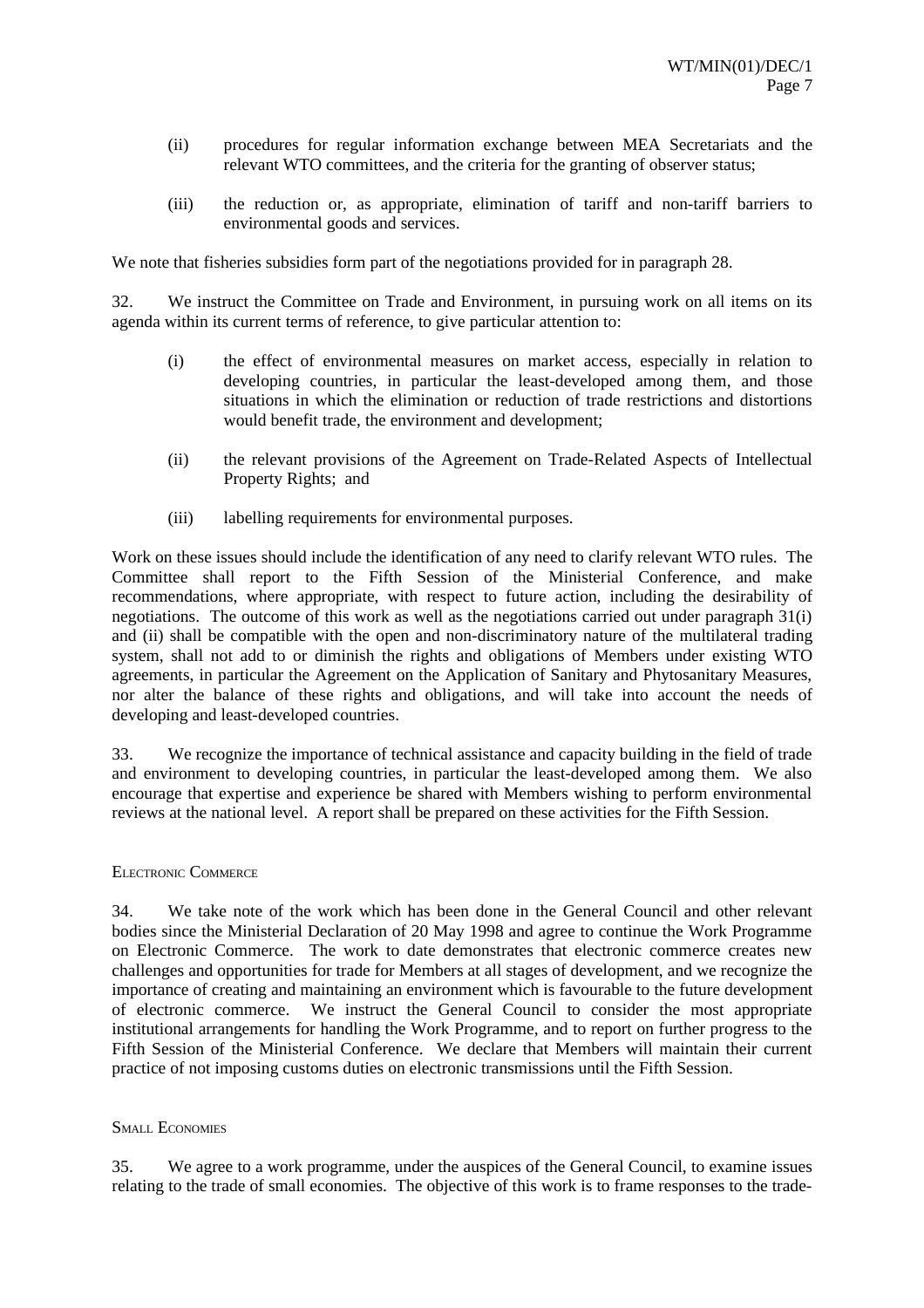related issues identified for the fuller integration of small, vulnerable economies into the multilateral trading system, and not to create a sub-category of WTO Members. The General Council shall review the work programme and make recommendations for action to the Fifth Session of the Ministerial Conference.

# TRADE, DEBT AND FINANCE

36. We agree to an examination, in a Working Group under the auspices of the General Council, of the relationship between trade, debt and finance, and of any possible recommendations on steps that might be taken within the mandate and competence of the WTO to enhance the capacity of the multilateral trading system to contribute to a durable solution to the problem of external indebtedness of developing and least-developed countries, and to strengthen the coherence of international trade and financial policies, with a view to safeguarding the multilateral trading system from the effects of financial and monetary instability. The General Council shall report to the Fifth Session of the Ministerial Conference on progress in the examination.

# TRADE AND TRANSFER OF TECHNOLOGY

37. We agree to an examination, in a Working Group under the auspices of the General Council, of the relationship between trade and transfer of technology, and of any possible recommendations on steps that might be taken within the mandate of the WTO to increase flows of technology to developing countries. The General Council shall report to the Fifth Session of the Ministerial Conference on progress in the examination.

# TECHNICAL COOPERATION AND CAPACITY BUILDING

38. We confirm that technical cooperation and capacity building are core elements of the development dimension of the multilateral trading system, and we welcome and endorse the New Strategy for WTO Technical Cooperation for Capacity Building, Growth and Integration. We instruct the Secretariat, in coordination with other relevant agencies, to support domestic efforts for mainstreaming trade into national plans for economic development and strategies for poverty reduction. The delivery of WTO technical assistance shall be designed to assist developing and leastdeveloped countries and low-income countries in transition to adjust to WTO rules and disciplines, implement obligations and exercise the rights of membership, including drawing on the benefits of an open, rules-based multilateral trading system. Priority shall also be accorded to small, vulnerable, and transition economies, as well as to Members and Observers without representation in Geneva. We reaffirm our support for the valuable work of the International Trade Centre, which should be enhanced.

39. We underscore the urgent necessity for the effective coordinated delivery of technical assistance with bilateral donors, in the OECD Development Assistance Committee and relevant international and regional intergovernmental institutions, within a coherent policy framework and timetable. In the coordinated delivery of technical assistance, we instruct the Director-General to consult with the relevant agencies, bilateral donors and beneficiaries, to identify ways of enhancing and rationalizing the Integrated Framework for Trade-Related Technical Assistance to Least-Developed Countries and the Joint Integrated Technical Assistance Programme (JITAP).

40. We agree that there is a need for technical assistance to benefit from secure and predictable funding. We therefore instruct the Committee on Budget, Finance and Administration to develop a plan for adoption by the General Council in December 2001 that will ensure long-term funding for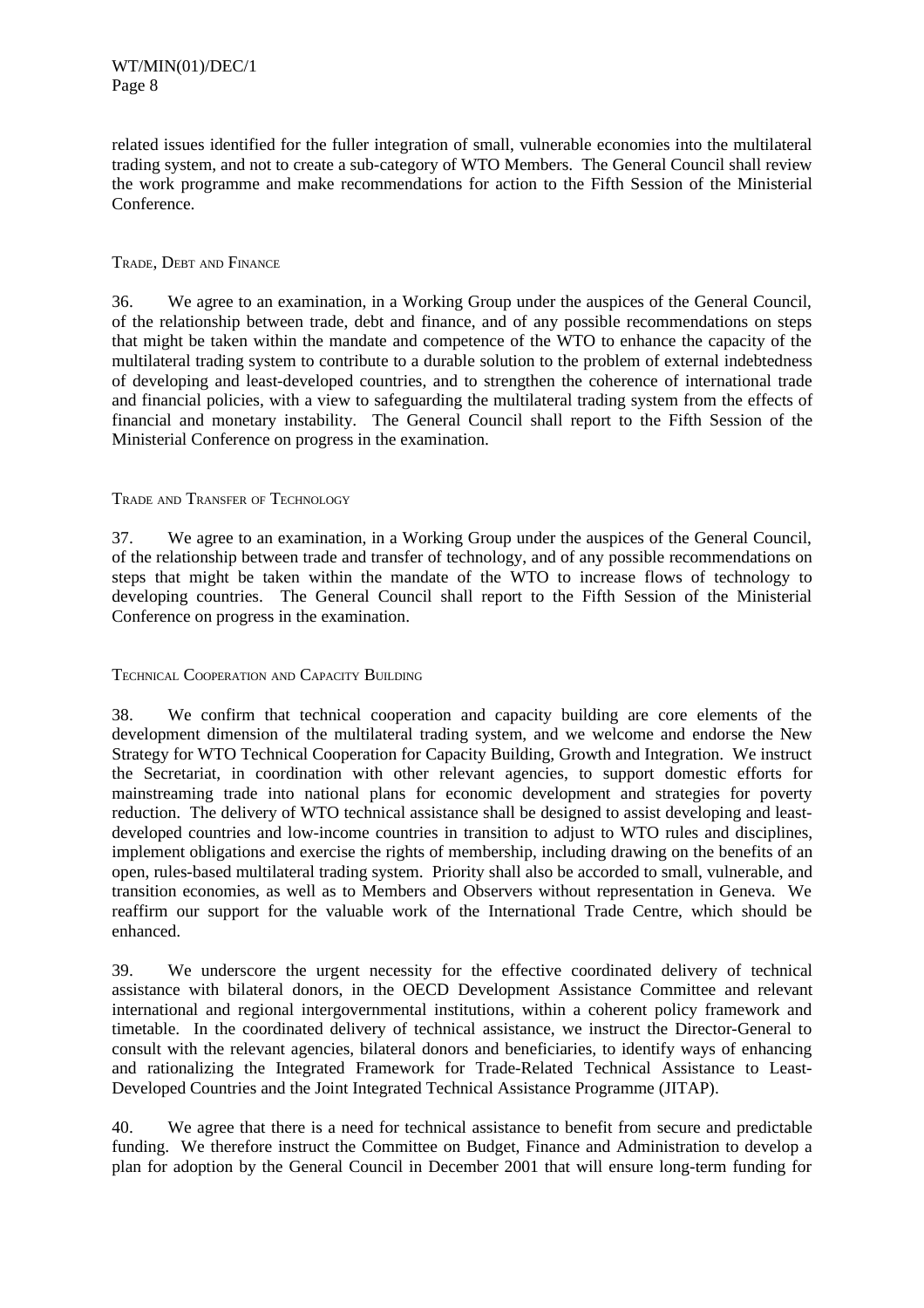WTO technical assistance at an overall level no lower than that of the current year and commensurate with the activities outlined above.

41. We have established firm commitments on technical cooperation and capacity building in various paragraphs in this Ministerial Declaration. We reaffirm these specific commitments contained in paragraphs 16, 21, 24, 26, 27, 33, 38-40, 42 and 43, and also reaffirm the understanding in paragraph 2 on the important role of sustainably financed technical assistance and capacitybuilding programmes. We instruct the Director-General to report to the Fifth Session of the Ministerial Conference, with an interim report to the General Council in December 2002 on the implementation and adequacy of these commitments in the identified paragraphs.

### LEAST-DEVELOPED COUNTRIES

42. We acknowledge the seriousness of the concerns expressed by the least-developed countries (LDCs) in the Zanzibar Declaration adopted by their Ministers in July 2001.We recognize that the integration of the LDCs into the multilateral trading system requires meaningful market access, support for the diversification of their production and export base, and trade-related technical assistance and capacity building. We agree that the meaningful integration of LDCs into the trading system and the global economy will involve efforts by all WTO Members. We commit ourselves to the objective of duty-free, quota-free market access for products originating from LDCs. In this regard, we welcome the significant market access improvements by WTO Members in advance of the Third UN Conference on LDCs (LDC-III), in Brussels, May 2001. We further commit ourselves to consider additional measures for progressive improvements in market access for LDCs. Accession of LDCs remains a priority for the Membership. We agree to work to facilitate and accelerate negotiations with acceding LDCs. We instruct the Secretariat to reflect the priority we attach to LDCs' accessions in the annual plans for technical assistance. We reaffirm the commitments we undertook at LDC-III, and agree that the WTO should take into account, in designing its work programme for LDCs, the trade-related elements of the Brussels Declaration and Programme of Action, consistent with the WTO's mandate, adopted at LDC-III. We instruct the Sub-Committee for Least-Developed Countries to design such a work programme and to report on the agreed work programme to the General Council at its first meeting in 2002.

43. We endorse the Integrated Framework for Trade-Related Technical Assistance to Least-Developed Countries (IF) as a viable model for LDCs' trade development. We urge development partners to significantly increase contributions to the IF Trust Fund and WTO extra-budgetary trust funds in favour of LDCs. We urge the core agencies, in coordination with development partners, to explore the enhancement of the IF with a view to addressing the supply-side constraints of LDCs and the extension of the model to all LDCs, following the review of the IF and the appraisal of the ongoing Pilot Scheme in selected LDCs. We request the Director-General, following coordination with heads of the other agencies, to provide an interim report to the General Council in December 2002 and a full report to the Fifth Session of the Ministerial Conference on all issues affecting LDCs.

#### SPECIAL AND DIFFERENTIAL TREATMENT

44. We reaffirm that provisions for special and differential treatment are an integral part of the WTO Agreements. We note the concerns expressed regarding their operation in addressing specific constraints faced by developing countries, particularly least-developed countries. In that connection, we also note that some Members have proposed a Framework Agreement on Special and Differential Treatment (WT/GC/W/442). We therefore agree that all special and differential treatment provisions shall be reviewed with a view to strengthening them and making them more precise, effective and operational. In this connection, we endorse the work programme on special and differential treatment set out in the Decision on Implementation-Related Issues and Concerns.